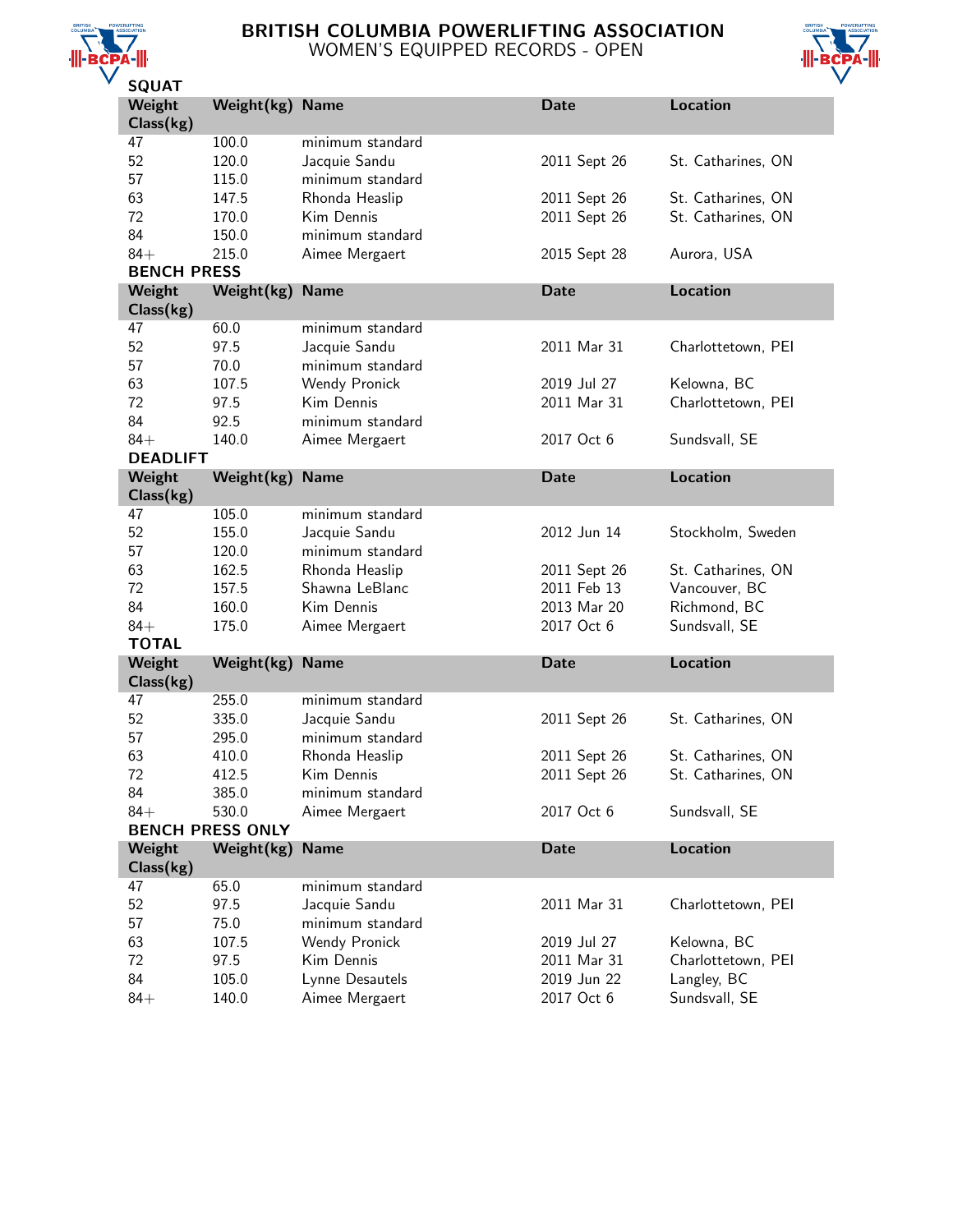

# BRITISH COLUMBIA POWERLIFTING ASSOCIATION WOMEN'S EQUIPPED RECORDS - SUB-JUNIOR



| <b>JYUAI</b>       |                         |                                      |             |                 |
|--------------------|-------------------------|--------------------------------------|-------------|-----------------|
| Weight             | Weight(kg) Name         |                                      | <b>Date</b> | <b>Location</b> |
| Class(kg)          |                         |                                      |             |                 |
| 43                 | 47.5                    | minimum standard                     |             |                 |
| 47                 | 50.0                    | minimum standard                     |             |                 |
| 52                 | 55.0                    | minimum standard                     |             |                 |
| 57                 | 57.5                    | minimum standard                     |             |                 |
| 63                 | 65.0                    | minimum standard                     |             |                 |
| 72                 | 70.0                    | minimum standard                     |             |                 |
| 84                 | 75.0                    | minimum standard                     |             |                 |
| $84+$              | 80.0                    | minimum standard                     |             |                 |
| <b>BENCH PRESS</b> |                         |                                      |             |                 |
| Weight             | Weight(kg)              | <b>Name</b>                          | <b>Date</b> | <b>Location</b> |
| Class(kg)          |                         |                                      |             |                 |
| 43                 | 27.5                    | minimum standard                     |             |                 |
| 47                 | 30.0                    | minimum standard                     |             |                 |
| 52                 | 32.5                    | minimum standard                     |             |                 |
| 57                 | 35.0                    | minimum standard                     |             |                 |
| 63                 | 37.5                    | minimum standard                     |             |                 |
| 72                 | 42.5                    | minimum standard                     |             |                 |
| 84                 | 45.0                    | minimum standard                     |             |                 |
| $84+$              | 47.5                    | minimum standard                     |             |                 |
| <b>DEADLIFT</b>    |                         |                                      |             |                 |
| Weight             | Weight(kg)              | <b>Name</b>                          | <b>Date</b> | <b>Location</b> |
| Class(kg)          |                         |                                      |             |                 |
| 43                 | 55.0                    | minimum standard                     |             |                 |
| 47                 | 57.5                    | minimum standard                     |             |                 |
| 52                 | 62.5                    | minimum standard                     |             |                 |
| 57                 | 65.0                    | minimum standard                     |             |                 |
| 63                 | 72.5                    | minimum standard                     |             |                 |
| 72                 | 80.0                    | minimum standard                     |             |                 |
| 84                 | 85.0                    | minimum standard                     |             |                 |
| $84+$              | 92.5                    | minimum standard                     |             |                 |
| <b>TOTAL</b>       |                         |                                      |             |                 |
| Weight             | Weight(kg)              | <b>Name</b>                          | <b>Date</b> | <b>Location</b> |
| Class(kg)          |                         |                                      |             |                 |
| 43                 | 127.5                   | minimum standard                     |             |                 |
| 47                 | 135.0                   | minimum standard                     |             |                 |
| 52                 | 147.5                   | minimum standard                     |             |                 |
| 57                 | 157.5                   | minimum standard                     |             |                 |
| 63                 | 172.5                   | minimum standard                     |             |                 |
| 72                 | 187.5                   | minimum standard                     |             |                 |
| 84                 | 205.0                   | minimum standard                     |             |                 |
| $84+$              | 215.0                   | minimum standard                     |             |                 |
|                    | <b>BENCH PRESS ONLY</b> |                                      |             |                 |
| Weight             | Weight(kg)              | <b>Name</b>                          | <b>Date</b> | <b>Location</b> |
| Class(kg)          |                         |                                      |             |                 |
| 43                 | 30.0                    | minimum standard                     |             |                 |
| 47                 | 32.5                    | minimum standard                     |             |                 |
| 52                 | 35.0                    | minimum standard                     |             |                 |
|                    |                         |                                      |             |                 |
|                    |                         |                                      |             |                 |
| 57                 | 37.5                    | minimum standard                     |             |                 |
| 63                 | 40.0                    | minimum standard                     |             |                 |
| 72                 | 45.0                    | minimum standard                     |             |                 |
| 84<br>$84+$        | 47.5<br>52.5            | minimum standard<br>minimum standard |             |                 |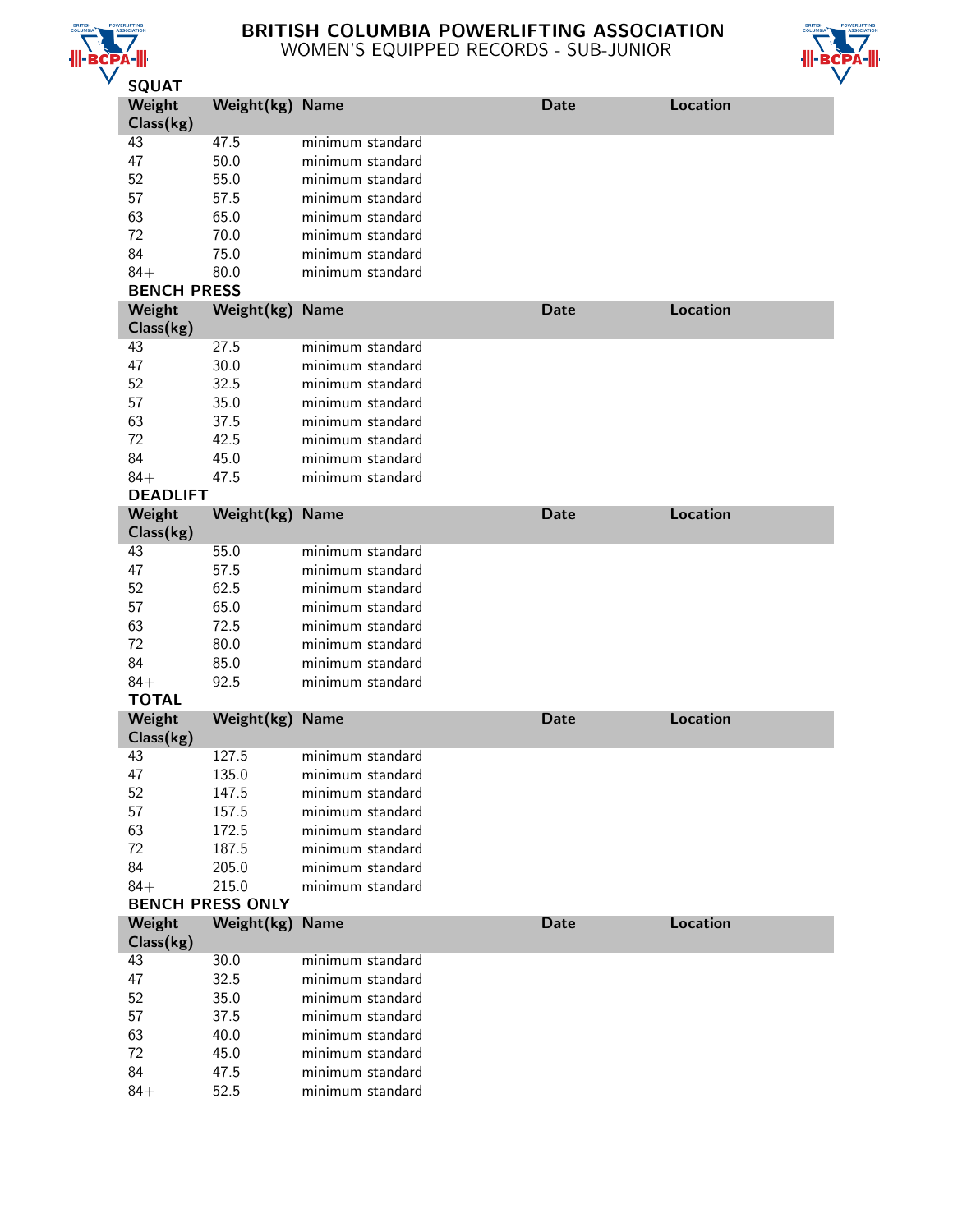

# BRITISH COLUMBIA POWERLIFTING ASSOCIATION WOMEN'S EQUIPPED RECORDS - JUNIOR



| コマロー                |                         |                                      |             |                 |
|---------------------|-------------------------|--------------------------------------|-------------|-----------------|
| Weight<br>Class(kg) | Weight(kg) Name         |                                      | <b>Date</b> | <b>Location</b> |
| 43                  | 77.5                    | minimum standard                     |             |                 |
| 47                  | 85.0                    | minimum standard                     |             |                 |
| 52                  | 90.0                    | minimum standard                     |             |                 |
| 57                  | 97.5                    | minimum standard                     |             |                 |
| 63                  | 105.0                   | minimum standard                     |             |                 |
| 72                  | 115.0                   | minimum standard                     |             |                 |
| 84                  | 125.0                   | minimum standard                     |             |                 |
| $84+$               | 132.5                   | minimum standard                     |             |                 |
| <b>BENCH PRESS</b>  |                         |                                      |             |                 |
| Weight              | Weight(kg)              | <b>Name</b>                          | <b>Date</b> | <b>Location</b> |
| Class(kg)           |                         |                                      |             |                 |
| 43                  | 50.0                    | minimum standard                     |             |                 |
| 47                  | 52.5                    | minimum standard                     |             |                 |
| 52                  | 55.0                    | minimum standard                     |             |                 |
| 57                  | 60.0                    | minimum standard                     |             |                 |
| 63                  | 65.0                    | minimum standard                     |             |                 |
| 72                  | 72.5                    | minimum standard                     |             |                 |
| 84                  | 77.5                    | minimum standard                     |             |                 |
| $84+$               | 82.5                    | minimum standard                     |             |                 |
| <b>DEADLIFT</b>     |                         |                                      |             |                 |
| Weight              | Weight(kg)              | <b>Name</b>                          | <b>Date</b> | <b>Location</b> |
| Class(kg)           |                         |                                      |             |                 |
| 43                  | 75.0                    | minimum standard                     |             |                 |
| 47                  | 82.5                    | minimum standard                     |             |                 |
| 52                  | 87.5                    | minimum standard                     |             |                 |
| 57                  | 95.0                    | minimum standard                     |             |                 |
| 63                  | 102.5                   | minimum standard                     |             |                 |
| 72                  | 112.5                   | minimum standard                     |             |                 |
| 84                  | 122.5                   | minimum standard                     |             |                 |
| $84+$               | 127.5                   | minimum standard                     |             |                 |
| <b>TOTAL</b>        |                         |                                      |             |                 |
| Weight              | Weight(kg)              | <b>Name</b>                          | <b>Date</b> | <b>Location</b> |
| Class(kg)           |                         |                                      |             |                 |
| 43                  | 197.5                   | minimum standard                     |             |                 |
| 47                  | 210.0                   | minimum standard                     |             |                 |
| 52                  | 227.5                   | minimum standard                     |             |                 |
| 57                  | 245.0                   | minimum standard                     |             |                 |
| 63                  | 265.0                   | minimum standard                     |             |                 |
| 72                  | 290.0                   | minimum standard                     |             |                 |
| 84                  | 317.5                   | minimum standard                     |             |                 |
| $84+$               | 335.0                   | minimum standard                     |             |                 |
|                     | <b>BENCH PRESS ONLY</b> |                                      |             |                 |
| Weight              | Weight(kg)              | <b>Name</b>                          | <b>Date</b> | <b>Location</b> |
| Class(kg)           |                         |                                      |             |                 |
| 43                  | 50.0                    | minimum standard                     |             |                 |
| 47                  | 52.5                    | minimum standard                     |             |                 |
| 52                  | 57.5                    | minimum standard                     |             |                 |
| 57                  | 62.5                    | minimum standard                     |             |                 |
| 63                  | 65.0                    | minimum standard                     |             |                 |
| 72                  |                         |                                      |             |                 |
|                     | 72.5                    | minimum standard                     |             |                 |
| 84<br>$84+$         | 80.0<br>85.0            | minimum standard<br>minimum standard |             |                 |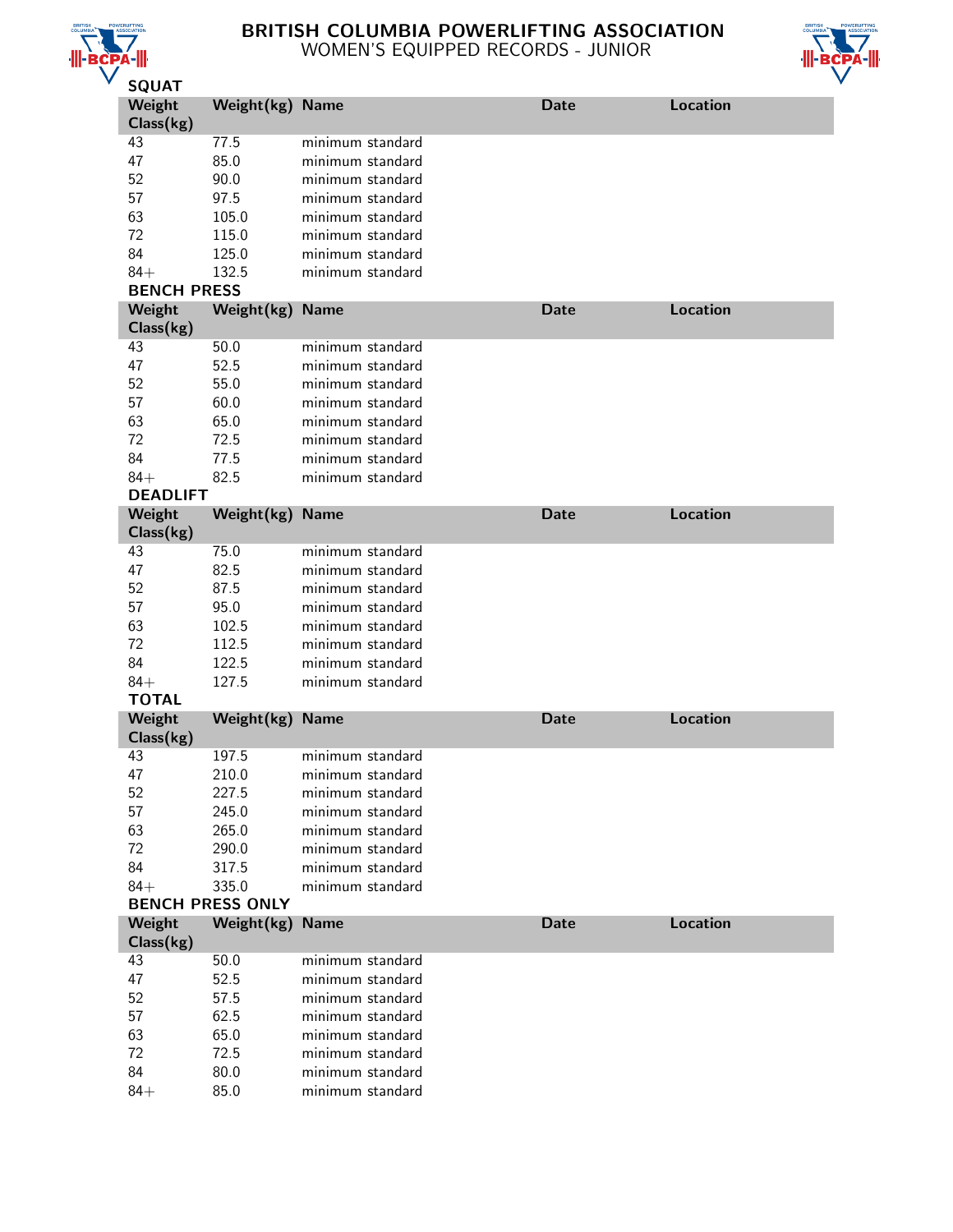

# BRITISH COLUMBIA POWERLIFTING ASSOCIATION WOMEN'S EQUIPPED RECORDS - MASTER I



| JQUAI              |                         |                  |              |                    |
|--------------------|-------------------------|------------------|--------------|--------------------|
| Weight             | Weight(kg)              | <b>Name</b>      | Date         | <b>Location</b>    |
| Class(kg)          |                         |                  |              |                    |
| 47                 | 75.0                    | minimum standard |              |                    |
| 52                 | 120.0                   | Jacquie Sandu    | 2011 Sept 26 | St. Catharines, ON |
| 57                 | 87.5                    | minimum standard |              |                    |
|                    |                         |                  |              |                    |
| 63                 | 147.5                   | Rhonda Heaslip   | 2011 Sept 27 | St. Catharines, ON |
| 72                 | 170.0                   | Kim Dennis       | 2011 Sept 27 | St. Catharines, ON |
| 84                 | 115.0                   | minimum standard |              |                    |
| $84+$              | 215.0                   | Aimee Mergaert   | 2015 Sept 28 | Aurora, USA        |
| <b>BENCH PRESS</b> |                         |                  |              |                    |
| Weight             | Weight(kg)              | <b>Name</b>      | <b>Date</b>  | <b>Location</b>    |
| Class(kg)          |                         |                  |              |                    |
| 47                 | 45.0                    | minimum standard |              |                    |
| 52                 | 62.5                    | Jacquie Sandu    | 2011 Mar 31  | Charlottetown, PEI |
| 57                 | 55.0                    | minimum standard |              |                    |
|                    |                         |                  |              |                    |
| 63                 | 105.0                   | Rhonda Heaslip   | 2013 Mar 21  | Richmond, BC       |
| 72                 | 97.5                    | Kim Dennis       | 2011 Mar 30  | Charlottetown, PEI |
| 84                 | 70.0                    | minimum standard |              |                    |
| $84+$              | 140.0                   | Aimee Mergaert   | 2017 Oct 6   | Sundsvall, SE      |
| <b>DEADLIFT</b>    |                         |                  |              |                    |
| Weight             | Weight(kg)              | <b>Name</b>      | <b>Date</b>  | <b>Location</b>    |
| Class(kg)          |                         |                  |              |                    |
| 47                 | 92.5                    | minimum standard |              |                    |
| 52                 | 155.0                   | Jacquie Sandu    | 2012 Jun 14  | Stockholm, Sweden  |
|                    |                         |                  |              |                    |
| 57                 | 105.0                   | minimum standard |              |                    |
| 63                 | 162.5                   | Rhonda Heaslip   | 2011 Sept 27 | St. Catharines, ON |
| 72                 | 145.0                   | Kim Dennis       | 2011 Sept 27 | St. Catharines, ON |
| 84                 | 137.5                   | minimum standard |              |                    |
| $84+$              | 175.0                   | Aimee Mergaert   | 2017 Oct 6   | Sundsvall, SE      |
| <b>TOTAL</b>       |                         |                  |              |                    |
| Weight             | Weight(kg)              | <b>Name</b>      | <b>Date</b>  | <b>Location</b>    |
| Class(kg)          |                         |                  |              |                    |
| 47                 | 207.5                   | minimum standard |              |                    |
|                    |                         |                  |              |                    |
| 52                 | 335.0                   | Jacquie Sandu    | 2011 Sept 26 | St. Catharines, ON |
| 57                 | 242.5                   | minimum standard |              |                    |
| 63                 | 410.0                   | Rhonda Heaslip   | 2011 Sept 27 | St. Catharines, ON |
| 72                 | 412.5                   | Kim Dennis       | 2011 Sept 27 | St. Catharines, ON |
| 84                 | 315.0                   | minimum standard |              |                    |
| $84+$              | 530.0                   | Aimee Mergaert   | 2017 Oct 6   | Sundsvall, SE      |
|                    | <b>BENCH PRESS ONLY</b> |                  |              |                    |
| Weight             | Weight(kg)              | <b>Name</b>      | <b>Date</b>  | <b>Location</b>    |
| Class(kg)          |                         |                  |              |                    |
| 47                 | 47.5                    | minimum standard |              |                    |
|                    |                         |                  |              |                    |
| 52                 | 62.5                    | Jacquie Sandu    | 2011 Mar 31  | Charlottetown, PEI |
| 57                 | 55.0                    | minimum standard |              |                    |
| 63                 | 105.0                   | Rhonda Heaslip   | 2013 Mar 21  | Richmond, BC       |
| 72                 | 97.5                    | Kim Dennis       | 2011 Mar 30  | Charlottetown, PEI |
|                    |                         |                  |              |                    |
| 84                 | 72.5                    | minimum standard | 2017 Oct 6   |                    |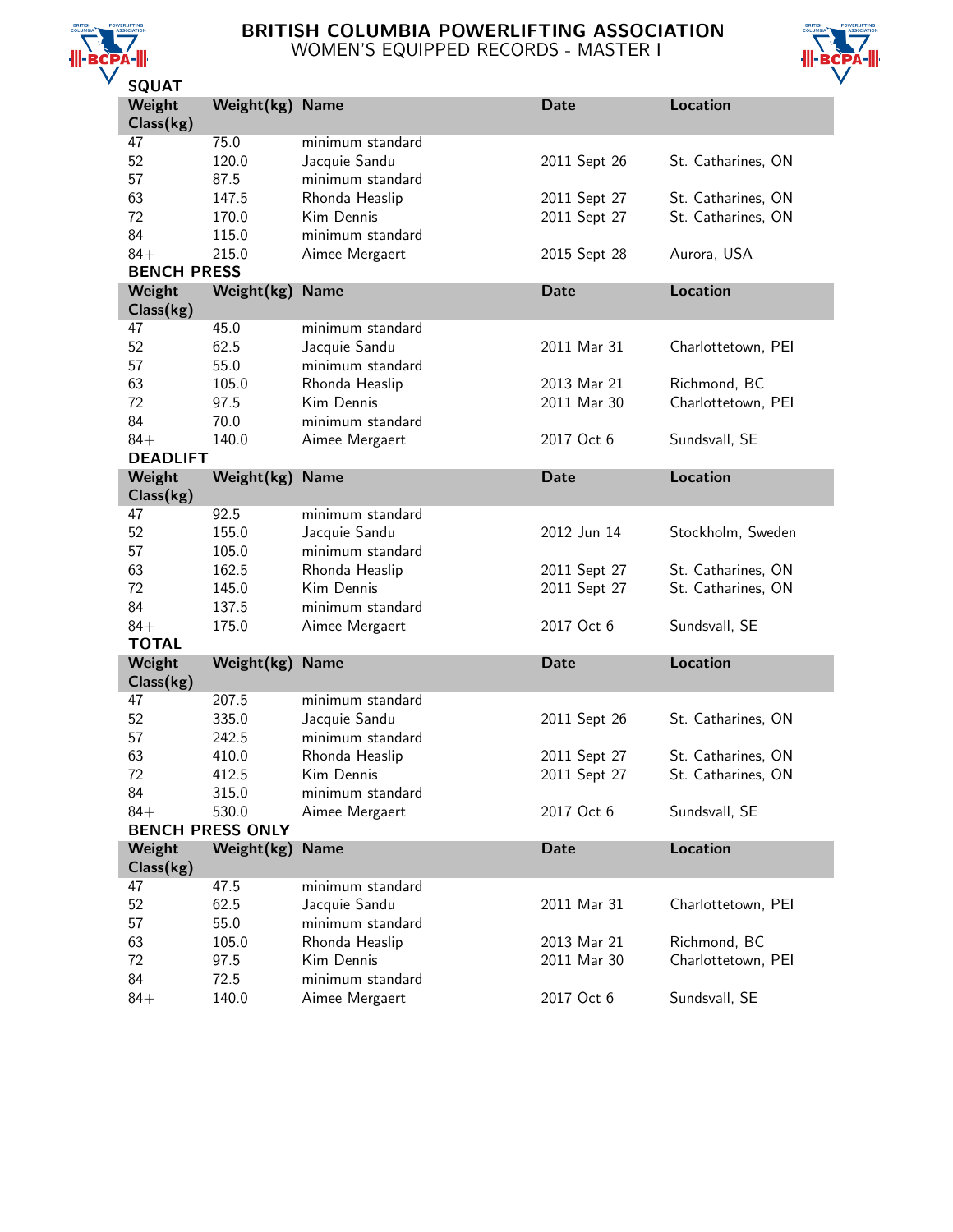

# BRITISH COLUMBIA POWERLIFTING ASSOCIATION WOMEN'S EQUIPPED RECORDS - MASTER II



| SQUAI              |                         |                         |              |                    |
|--------------------|-------------------------|-------------------------|--------------|--------------------|
| Weight             | Weight(kg)              | <b>Name</b>             | <b>Date</b>  | <b>Location</b>    |
| Class(kg)          |                         |                         |              |                    |
| 47                 | 0.0                     | no minimum              |              |                    |
| 52                 | 120.0                   | Jacquie Sandu           | 2011 Sept 26 | St. Catharines, ON |
| 57                 | 82.5                    | Charmaine Lovell        | 2016 Aug7    | Victoria, BC       |
| 63                 | 147.5                   | Rhonda Heaslip          | 2011 Sept 27 | St. Catharines, ON |
|                    |                         |                         |              |                    |
| 72                 | 113.5                   | Patricia Kowal          | 2019 Mar 04  | Ottawa, ON         |
| 84                 | 0.0                     | no minimum              |              |                    |
| $84+$              | 0.0                     | no minimum              |              |                    |
| <b>BENCH PRESS</b> |                         |                         |              |                    |
| Weight             | Weight(kg)              | <b>Name</b>             | <b>Date</b>  | <b>Location</b>    |
| Class(kg)          |                         |                         |              |                    |
| 47                 | 0.0                     | no minimum              |              |                    |
| 52                 | 62.5                    | Jacquie Sandu           | 2011 Mar 31  | Charlottetown, PEI |
| 57                 | 47.5                    | Charmaine Lovell        | 2014 Jun 22  | Vancouver, BC      |
| 63                 | 105.0                   |                         | 2013 Mar 21  | Richmond, BC       |
|                    |                         | Rhonda Heaslip          |              |                    |
| 72                 | 77.5                    | Sylvia Stockall-Douglas | 2019 May 05  | Sidney, BC         |
| 84                 | 0.0                     | no minimum              |              |                    |
| $84+$              | 0.0                     | no minimum              |              |                    |
| <b>DEADLIFT</b>    |                         |                         |              |                    |
| Weight             | Weight(kg)              | <b>Name</b>             | <b>Date</b>  | <b>Location</b>    |
| Class(kg)          |                         |                         |              |                    |
| 47                 | 0.0                     | no minimum              |              |                    |
| 52                 | 155.0                   | Jacquie Sandu           | 2012 Jun 14  | Stockholm, Sweden  |
| 57                 | 100.0                   | Charmaine Lovell        | 2011 Jun 12  | Vancouver, BC      |
| 63                 | 162.5                   | Rhonda Heaslip          | 2011 Sept 27 | St. Catharines, ON |
| 72                 | 135.0                   | Patricia Kowal          | 2019 Mar 04  |                    |
|                    |                         |                         |              | Ottawa, ON         |
| 84                 | 0.0                     | no minimum              |              |                    |
| $84+$              | 0.0                     | no minimum              |              |                    |
| <b>TOTAL</b>       |                         |                         |              |                    |
| Weight             | Weight(kg)              | <b>Name</b>             | <b>Date</b>  | <b>Location</b>    |
| Class(kg)          |                         |                         |              |                    |
| 47                 | 0.0                     | no minimum              |              |                    |
| 52                 | 335.0                   | Jacquie Sandu           | 2011 Sept 26 | St. Catharines, ON |
| 57                 | 227.5                   | Charmaine Lovell        | 2016 Aug 7   | Victoria, BC       |
| 63                 | 410.0                   | Rhonda Heaslip          | 2011 Sept 27 | St. Catharines, ON |
| 72                 | 321.0                   | Patricia Kowal          | 2019 Mar 04  | Ottawa, ON         |
| 84                 | 0.0                     | no minimum              |              |                    |
| $84+$              |                         |                         |              |                    |
|                    | 0.0                     | no minimum              |              |                    |
|                    | <b>BENCH PRESS ONLY</b> |                         |              |                    |
| Weight             | Weight(kg)              | <b>Name</b>             | <b>Date</b>  | <b>Location</b>    |
| Class(kg)          |                         |                         |              |                    |
| 47                 | 0.0                     | no minimum              |              |                    |
| 52                 | 62.5                    | Jacquie Sandu           | 2011 Mar 31  | Charlottetown, PEI |
| 57                 | 35.0                    | Charmaine Lovell        | 2011 Jun 12  | Vancouver, BC      |
| 63                 | 105.0                   | Rhonda Heaslip          | 2013 Mar 21  | Richmond, BC       |
| 72                 | 80.0                    | Sylvia Stockall-Douglas | 2019 Jun 22  | Langley, BC        |
| 84                 | 0.0                     | no minimum              |              |                    |
| $84+$              | 0.0                     | no minimum              |              |                    |
|                    |                         |                         |              |                    |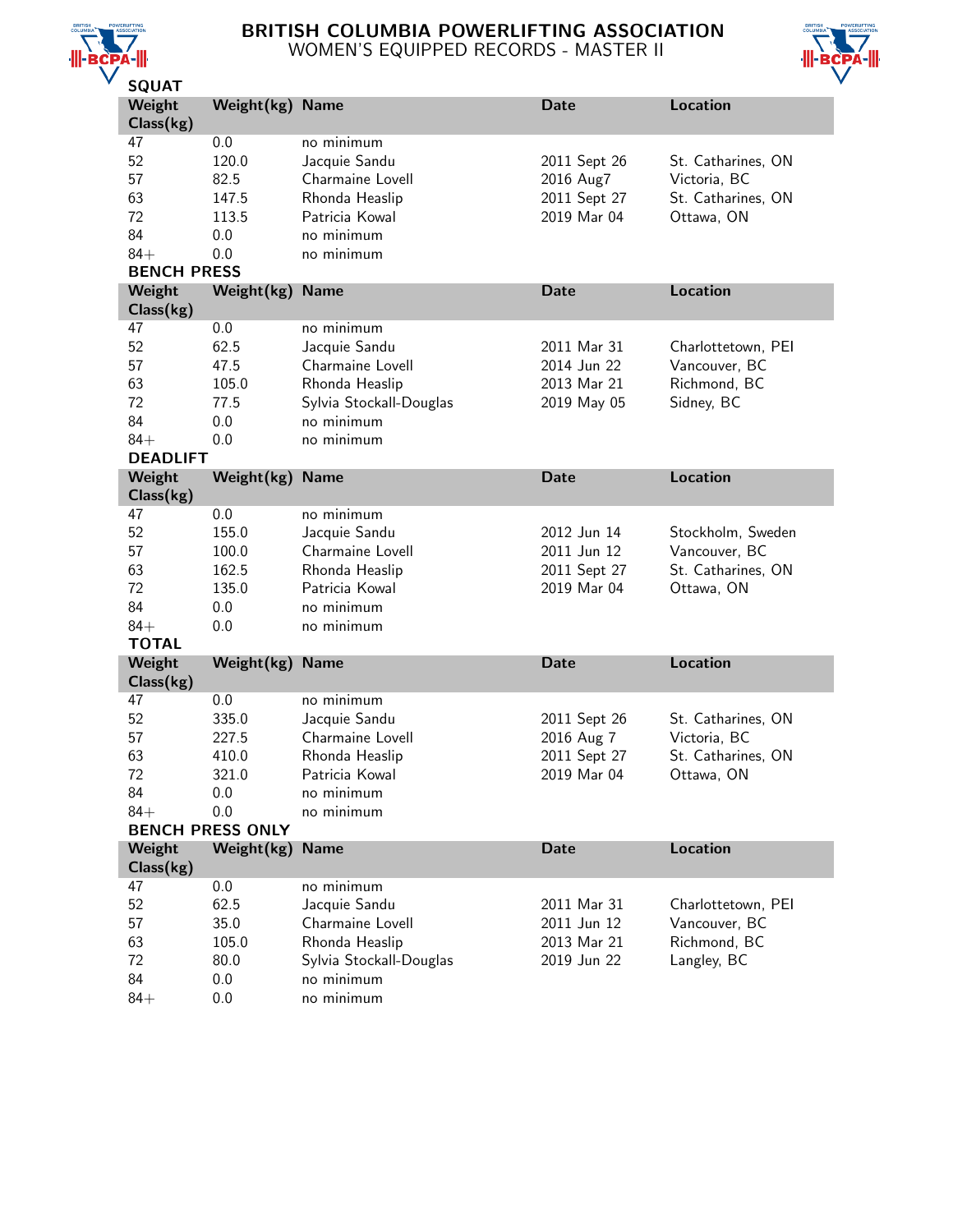

# BRITISH COLUMBIA POWERLIFTING ASSOCIATION WOMEN'S EQUIPPED RECORDS - MASTER III



| JQUAI              |                         |                         |             |                 |
|--------------------|-------------------------|-------------------------|-------------|-----------------|
| Weight             | Weight(kg) Name         |                         | <b>Date</b> | Location        |
| Class(kg)          |                         |                         |             |                 |
| 47                 | 0.0                     | no minimum              |             |                 |
| 52                 | 0.0                     | no minimum              |             |                 |
| 57                 | 82.5                    | Charmaine Lovell        | 2016 Aug 7  | Victoria, BC    |
| 63                 | 120.0                   | Patricia Kowal          | 2018 Feb 22 | Calgary, AB     |
| 72                 | 113.5                   | Patricia Kowal          | 2019 Mar 04 | Ottawa, ON      |
| 84                 | 0.0                     | no minimum              |             |                 |
| $84+$              | 0.0                     | no minimum              |             |                 |
| <b>BENCH PRESS</b> |                         |                         |             |                 |
|                    |                         |                         |             |                 |
| Weight             | Weight(kg)              | <b>Name</b>             | <b>Date</b> | <b>Location</b> |
| Class(kg)          |                         |                         |             |                 |
| 47                 | 0.0                     | no minimum              |             |                 |
| 52                 | 0.0                     | no minimum              |             |                 |
| 57                 | 47.5                    | Charmaine Lovell        | 2014 Jun 22 | Vancouver, BC   |
| 63                 | 73.0                    | Patricia Kowal          | 2018 Feb 22 | Calgary, AB     |
| 72                 | 77.5                    | Sylvia Stockall-Douglas | 2019 May 05 | Sidney, BC      |
| 84                 | 0.0                     | no minimum              |             |                 |
| $84+$              | 0.0                     | no minimum              |             |                 |
| <b>DEADLIFT</b>    |                         |                         |             |                 |
| Weight             | Weight(kg)              | <b>Name</b>             | <b>Date</b> | <b>Location</b> |
| Class(kg)          |                         |                         |             |                 |
| 47                 | 0.0                     | no minimum              |             |                 |
| 52                 | 0.0                     | no minimum              |             |                 |
| 57                 | 100.0                   | Charmaine Lovell        | 2016 Aug 7  | Victoria, BC    |
| 63                 |                         | Patricia Kowal          | 2018 Feb 22 |                 |
|                    | 137.5                   |                         |             | Calgary, AB     |
| 72                 | 135.0                   | Patricia Kowal          | 2019 Mar 04 | Ottawa, ON      |
| 84                 | 0.0                     | no minimum              |             |                 |
| $84+$              | 0.0                     | no minimum              |             |                 |
| <b>TOTAL</b>       |                         |                         |             |                 |
| Weight             | Weight(kg)              | <b>Name</b>             | <b>Date</b> | <b>Location</b> |
| Class(kg)          |                         |                         |             |                 |
| 47                 | 0.0                     | no minimum              |             |                 |
| 52                 | 0.0                     | no minimum              |             |                 |
| 57                 | 227.5                   | Charmaine Lovell        | 2016 Aug 7  | Victoria, BC    |
| 63                 | 330.5                   | Patricia Kowal          | 2018 Feb 22 | Calgary, AB     |
| 72                 | 321.0                   | Patricia Kowal          | 2019 Mar 04 | Ottawa, ON      |
| 84                 | 0.0                     | no minimum              |             |                 |
| $84+$              | 0.0                     | no minimum              |             |                 |
|                    | <b>BENCH PRESS ONLY</b> |                         |             |                 |
| Weight             | Weight(kg)              | <b>Name</b>             | <b>Date</b> | <b>Location</b> |
|                    |                         |                         |             |                 |
| Class(kg)          |                         | no minimum              |             |                 |
| 47                 | 0.0                     |                         |             |                 |
| 52                 | 0.0                     | no minimum              |             |                 |
| 57                 | 47.5                    | Charmaine Lovell        | 2014 Jun 22 | Vancouver, BC   |
| 63                 | 73.0                    | Patricia Kowal          | 2018 Feb 22 | Calgary, AB     |
| 72                 | 80.0                    | Sylvia Stockall-Douglas | 2019 Jun 22 | Langley, BC     |
| 84                 |                         | no minimum              |             |                 |
| $84+$              | 0.0<br>0.0              | no minimum              |             |                 |